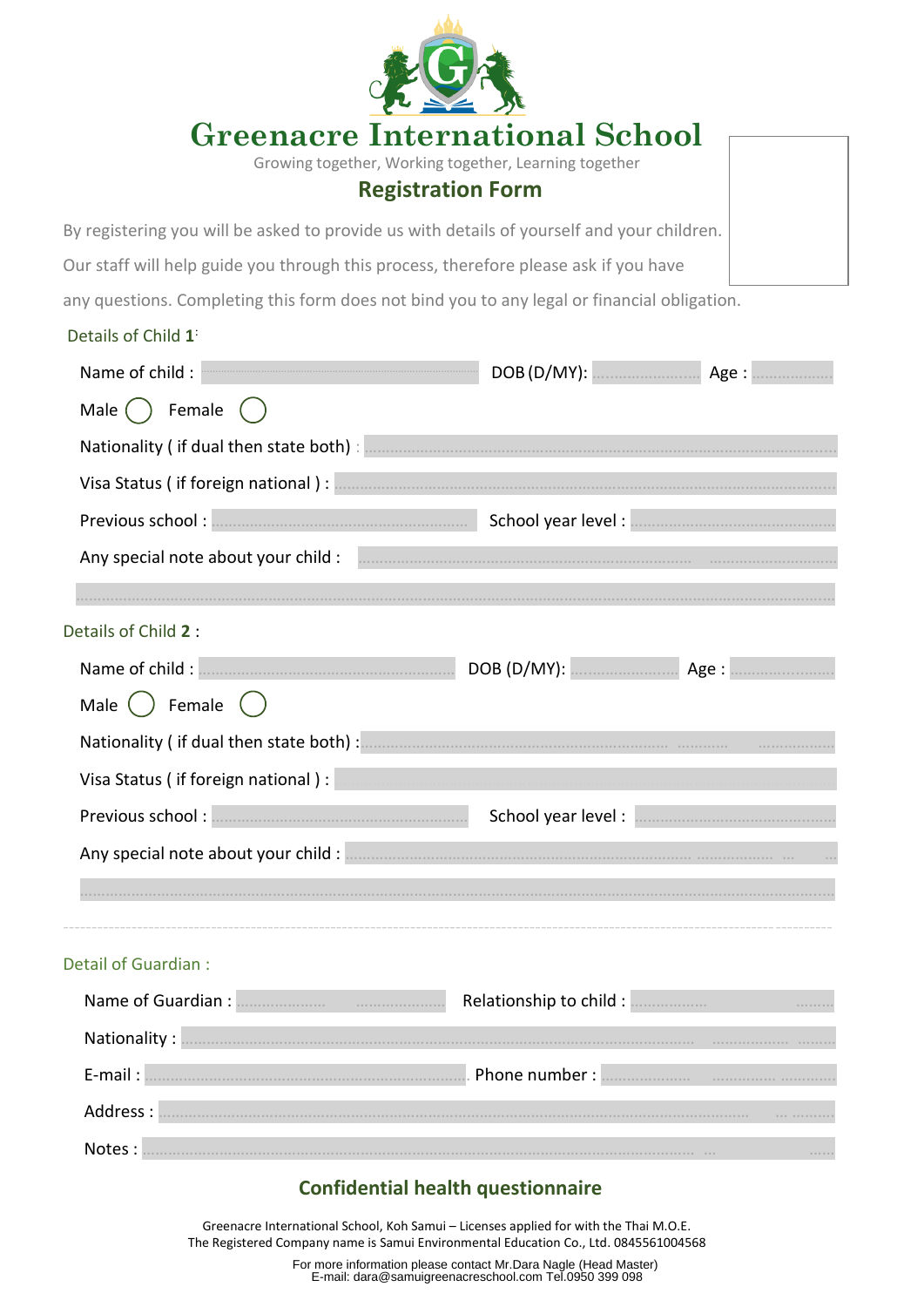|               | <b>Greenacre International School</b><br>Growing together, Working together, Learning together |  |  |  |
|---------------|------------------------------------------------------------------------------------------------|--|--|--|
| Child's name: | .                                                                                              |  |  |  |
| Age:          | Female Date of Birth<br>Male                                                                   |  |  |  |
| Family        | Phone:<br>                                                                                     |  |  |  |

Please answer the following questions as accurately as possible:

| 1. | Details:                                                                                                  |         |                             |                    |     | Does your child have any special health needs or problem that the school should know about ? Yes / No |          |     |
|----|-----------------------------------------------------------------------------------------------------------|---------|-----------------------------|--------------------|-----|-------------------------------------------------------------------------------------------------------|----------|-----|
| 2. | Does your child take any medication on regular basis?<br><b>Details</b>                                   |         |                             |                    |     |                                                                                                       | Yes / No |     |
|    | Do they need to take it during school hours ?                                                             |         |                             |                    |     |                                                                                                       | Yes $/$  | No  |
| 3. | Is your child going to a hospital, clinic or doctor for ongoing treatment now?<br>Details                 |         |                             |                    |     |                                                                                                       |          |     |
|    | 4. Has your child ever had any serious illness, broken bones or surgery?<br>Details                       |         |                             |                    |     |                                                                                                       | Yes / No |     |
| 5. | Is your child allergic to anything such as foods, plants, insects or medicine?                            |         |                             |                    |     |                                                                                                       | Yes /    | No. |
| 6. | Has your child had any convulsions (fits, seizures) in the last year?                                     |         |                             |                    |     |                                                                                                       | Yes / No |     |
|    | Type of seizure <b>International contract of the How many Contract to the Contract of Type of seizure</b> |         |                             |                    |     | Date of last seizure                                                                                  |          |     |
|    |                                                                                                           |         |                             |                    |     |                                                                                                       |          |     |
| 7. | Does your child have any special dietary requirements?                                                    | Vegan ( |                             | Gluten-free        |     |                                                                                                       | Yes $/$  | No  |
|    | Vegetarian<br><b>Details</b>                                                                              |         | Dairy-free                  |                    |     | Other $($ )( Please specify)                                                                          |          |     |
|    |                                                                                                           |         |                             |                    |     |                                                                                                       |          |     |
| 8. | Does your child have a dentist?                                                                           |         |                             |                    |     |                                                                                                       |          |     |
|    | Name                                                                                                      |         |                             | Date or last visit |     |                                                                                                       |          |     |
| 9. | Has your child ever been diagnosed with: .                                                                |         |                             |                    |     |                                                                                                       |          |     |
|    | 1. Measles                                                                                                | Y/N     | 2. German measles           |                    | Y/N | 3. Mumps                                                                                              |          | Y/N |
|    | 4. Chicken pox                                                                                            | Y/N     | 5. Pneumonia                |                    | Y/N | 6.Dengue                                                                                              |          | Y/N |
|    | 7. Whooping cough                                                                                         | Y/N     | 8. Hand, Foot and Mouth Y/N |                    |     | 9. Malaria                                                                                            |          | Y/N |
|    | 10.Asthma                                                                                                 | Y/N     | 11.Diabetes                 |                    |     | 12. Meningitis                                                                                        |          | Y/N |
|    | 13.Tuberculosis                                                                                           | Y/N     | 14. Any other               |                    |     |                                                                                                       |          |     |